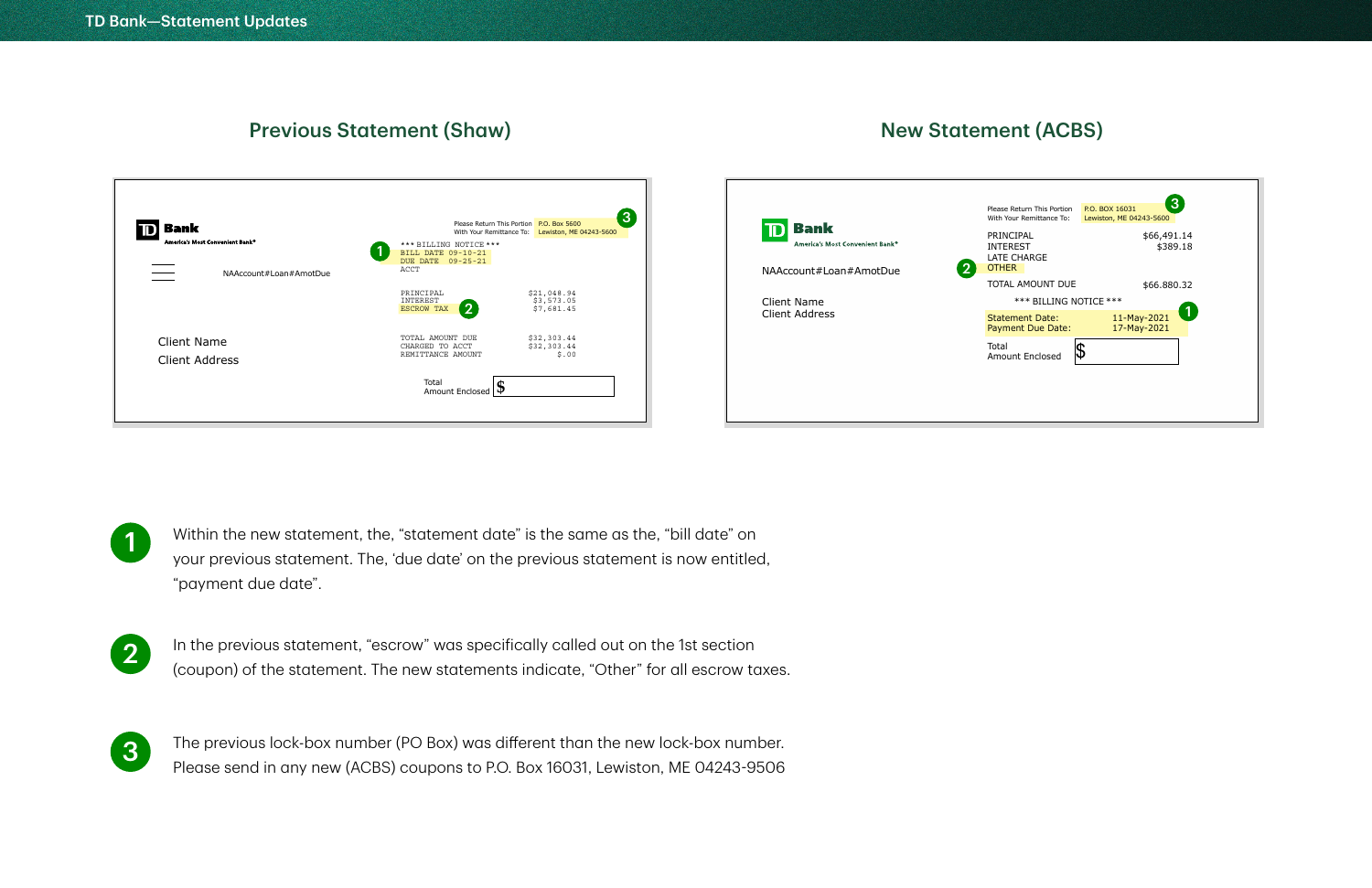## New Statement (ACBS)

| <b>Bank</b>                                                          |                                                                               |                               | PLEASE RETAIN BOTTOM PORTION FOR YOUR RECORDS. RETURN TOP WITH YOUR PAYMENT. |        |                                                      |              |                                            |                                   |
|----------------------------------------------------------------------|-------------------------------------------------------------------------------|-------------------------------|------------------------------------------------------------------------------|--------|------------------------------------------------------|--------------|--------------------------------------------|-----------------------------------|
|                                                                      | America's Most Convenient Bank®                                               |                               |                                                                              |        | ***BILLING NOTICE***                                 |              |                                            |                                   |
| PRINCIPAL<br><b>INTEREST</b><br><b>ESCROW TAX</b>                    |                                                                               | $\star$<br>$\star$<br>$\star$ | \$1,632.19<br>\$1,080.18<br>\$3,518.73                                       |        | NAACCOUNT#LOAN#AMOTDUE                               |              |                                            |                                   |
| TOTAL AMOUNT DUE                                                     |                                                                               | $\star$                       | \$6,231.10                                                                   |        |                                                      |              |                                            |                                   |
|                                                                      | DUE DATE 10-09-21                                                             |                               |                                                                              |        | MATURITY DATE 12-12-22                               |              |                                            |                                   |
|                                                                      |                                                                               |                               | TOTAL FINANCE CHARGES PAID LAST YEAR 2020                                    |        |                                                      |              |                                            | \$14,336.75                       |
|                                                                      |                                                                               |                               |                                                                              |        |                                                      |              |                                            | $***$                             |
|                                                                      | **** OFFICER.<br>$***$<br>$***$                                               |                               | **** IF YOU HAVE ANY QUESTIONS ABOUT YOUR BILL, PLEASE CALL YOUR ACCOUNT     |        |                                                      |              |                                            | $***$<br>$***$<br>$***$           |
| <b>DATE</b>                                                          | TRANSACTION<br>DESCRIPTION                                                    |                               | TRANSACTION                                                                  | AMOUNT | LOAN<br>BALANCE                                      | NO<br>DAYS   | INTEREST<br>RATE                           | <b>INTEREST</b><br><b>ACCRUED</b> |
| $09 - 09 - 21$<br>$09 - 09 - 21$<br>$09 - 09 - 21$<br>$09 - 09 - 21$ | BALANCE FORWARD<br>INTEREST ACCRUAL<br><b>INTEREST PAID</b><br>PRINCIPAL PAID |                               | 1,589.57                                                                     |        | 278,507.62<br>278,507.62<br>278,507.62<br>276,918.05 |              | 4.68000<br>1 4.68000<br>4.68000<br>4.68000 | 1,122.80<br>36.21<br>$-1, 22.80$  |
| $09 - 09 - 21$<br>$10 - 09 - 21$                                     | ESC TAX PYMT<br>INTEREST ACCRUAL                                              |                               | 3,518.73                                                                     |        | 276,918.05                                           |              | 29 4.68000                                 |                                   |
| <b>BALANCE</b>                                                       | ESCROW TAX BALANCE                                                            |                               | 19,720.18                                                                    |        |                                                      | 276, 918, 05 |                                            | 1,043.97                          |

| <b>Bank</b><br>America's Most Convenient Bank®           |             |               |                        |                              |                                              |
|----------------------------------------------------------|-------------|---------------|------------------------|------------------------------|----------------------------------------------|
| <b>UNITED STATES DOLLAR</b>                              |             |               |                        |                              |                                              |
|                                                          |             |               |                        | Statement Date:              | 09-Apr-2021<br>Payment Due Date: 12-Apr-2021 |
| Please remit the amount due by 12 APR-2021               |             |               |                        |                              |                                              |
| <b>Payment Type</b>                                      |             |               |                        |                              | <b>Amount Due</b>                            |
| <b>ESCROW</b><br><b>INTEREST DUE</b><br><b>PRINCIPAL</b> |             |               |                        |                              | 225.00<br>22,118.06<br>2,869.69              |
| NA 11111111                                              |             |               |                        | <b>Amount Due:</b>           | 25,212.75                                    |
|                                                          |             |               |                        | <b>Total Amount Due:</b>     | 25,212.75                                    |
| <b>Invoice Summary: USD</b>                              |             |               |                        | <b>Statement Date:</b>       | 09-Apr-2021                                  |
| <b>Payment Type</b>                                      |             |               |                        |                              | <b>Amount Due</b>                            |
| <b>ESCROW</b><br><b>INTEREST DUE</b><br><b>PRINCIPAL</b> |             |               |                        |                              | 225.00<br>22,118.06<br>2,869.69              |
| NA 11111111                                              |             |               |                        | <b>Amount Due:</b>           | 25,212.75                                    |
|                                                          |             |               |                        | <b>Total Amount Due:</b>     | 25,212.75                                    |
| <b>Loan Summary</b>                                      |             |               |                        |                              |                                              |
| Loan No: NA 11111111                                     |             | Currency: USD | <b>Effective Date:</b> | <b>Current Loan Balance:</b> | 04-Jan-2021<br>2,500,000.00                  |
|                                                          | <b>FROM</b> | <b>TO</b>     | <b>CURRENT PERIOD</b>  | <b>PAST DUE</b>              | <b>AMOUNT DUE</b>                            |
| <b>PAYMENT TYPE</b>                                      |             |               |                        |                              |                                              |



Within the new statement, "Escrow, Interest Due and Principal appear in the details on the 3rd page. The previous statement highlighted those amounts on the 2nd page.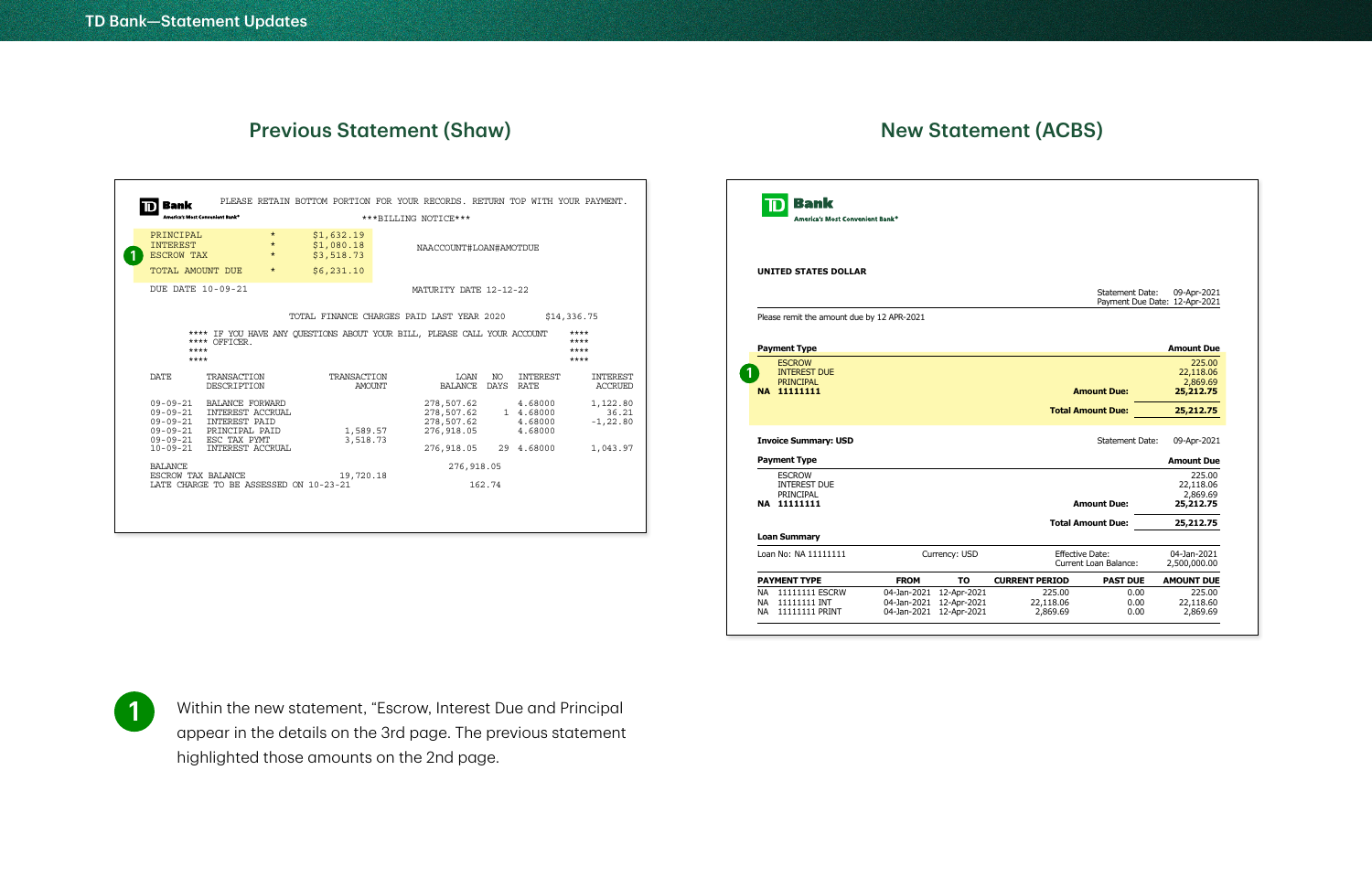|                                                                                                                   | Bank<br>America's Most Convenient Bank®                                       |                                                                                                                       | *** BILLING NOTICE ***<br>BILL DATE 09-03-21             |                                             | Please Return This Portion P.O. Box 5600<br>With Your Remittance To: Lewiston, ME 04243-5600 |
|-------------------------------------------------------------------------------------------------------------------|-------------------------------------------------------------------------------|-----------------------------------------------------------------------------------------------------------------------|----------------------------------------------------------|---------------------------------------------|----------------------------------------------------------------------------------------------|
|                                                                                                                   |                                                                               |                                                                                                                       | DUE DATE 09-24-21<br>NAACCOUNT#LOAN#AMOTDUE              |                                             |                                                                                              |
|                                                                                                                   |                                                                               |                                                                                                                       | PRINCIPAL<br>INTEREST                                    |                                             | \$1,549.72<br>\$988.34                                                                       |
|                                                                                                                   | <b>Client Name</b><br><b>Client Address</b>                                   |                                                                                                                       | TOTAL AMOUNT DUE<br>CHARGED TO ACCT<br>REMITTANCE AMOUNT |                                             | \$2,760.68<br>\$2,760.68<br>\$.00                                                            |
|                                                                                                                   |                                                                               |                                                                                                                       | <b>Total</b><br><b>Amount Enclosed</b>                   | \$                                          |                                                                                              |
| America's Most Convenient Bank®<br>PRINCIPAL<br>INTEREST<br>TOTAL AMOUNT DUE                                      | $\sim$                                                                        | \$1,772.34<br>\$998.34<br>\$2,760.68                                                                                  | ***BILLING NOTICE***<br>NAACCOUNT#LOAN#AMOTDUE           |                                             |                                                                                              |
| DUE DATE 09-24-21                                                                                                 |                                                                               |                                                                                                                       | MATURITY DATE 03-24-26                                   |                                             |                                                                                              |
| $***$                                                                                                             | **** OFFICER.                                                                 | TOTAL FINANCE CHARGES PAID LAST YEAR 2020<br>**** IF YOU HAVE ANY QUESTIONS ABOUT YOUR BILL, PLEASE CALL YOUR ACCOUNT |                                                          |                                             | \$12,644.39<br>****<br>****<br>****<br>$***$                                                 |
| $***$                                                                                                             |                                                                               |                                                                                                                       |                                                          |                                             |                                                                                              |
|                                                                                                                   | TRANSACTION<br>DESCRIPTION                                                    | TRANSACTION<br>AMOUNT                                                                                                 | LOAN<br>NO<br>BALANCE<br>DAYS                            | INTEREST<br>RATE                            | <b>INTEREST</b><br>ACCRUED                                                                   |
|                                                                                                                   | BALANCE FORWARD<br><b>INTEREST PAID</b><br>PRINCIPAL PAID<br>INTEREST ACCRUAL | 1,766.20                                                                                                              | 304,601.86<br>304,601.86<br>302,835.66<br>302,835.66     | 3.79000<br>3.79000<br>3.79000<br>31 3.79000 | 994.48<br>$-994.48$<br>988.34                                                                |
|                                                                                                                   | LATE CHARGE TO BE ASSESSED                                                    | ON 09-24-21                                                                                                           | 276, 918.05<br>TOTAL CHARGED                             |                                             | 2,760.68                                                                                     |
| <b>DATE</b><br>$08 - 24 - 21$<br>$08 - 24 - 21$<br>$08 - 24 - 21$<br>$08 - 24 - 21$<br>BALANCE<br>LATE CHARGE TO: |                                                                               |                                                                                                                       | 165.64                                                   |                                             |                                                                                              |

## Pages 1 & 2 New Statement (ACBS)

TD BANK, N.A. 6000 ATRIUM WAY ATTN: INVESTOR PROCESSING MAILDROP NJ5-002-135 MOUNT LAUREL NEW JERSEY UNITED STATES OF AMERICA 08054

Page 1 of 4

Client Name Client Address

**D** Bank

America's Most Convenient Bank®

3

| P.O. BOX 16031<br>Lewiston, ME 04243-5600 |
|-------------------------------------------|
| \$66,491.14<br>\$389.18                   |
| \$66.880.32                               |
| *** BILLING NOTICE ***                    |
| 11-May-2021<br>17-May-2021                |
|                                           |
|                                           |
|                                           |
|                                           |

Client Name Client Address

**D** Bank

America's Most Convenient Bank®

If you have any questions regarding this statement, please contact your loan officer.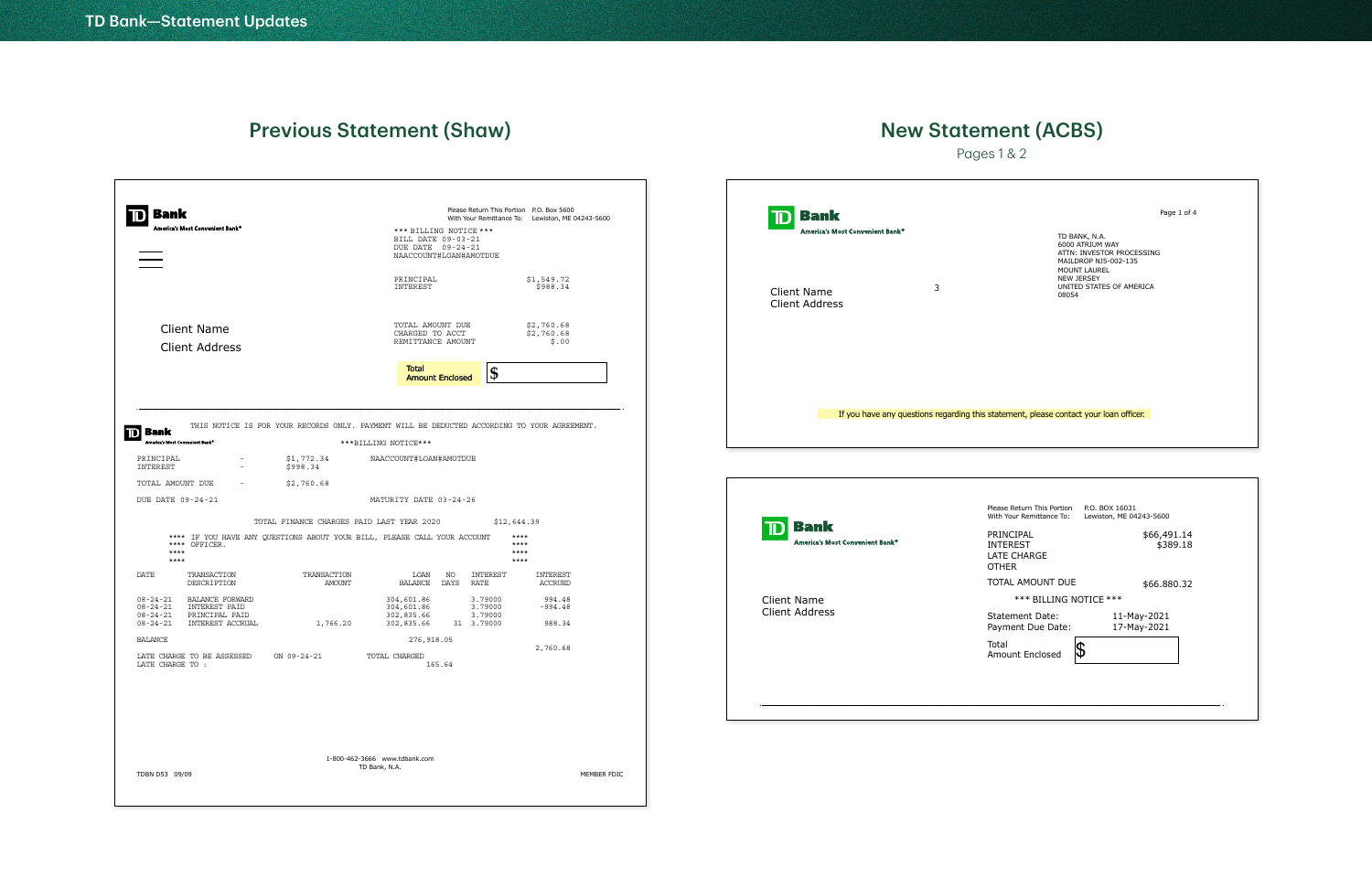## Page 3 New Statement (ACBS)

|                        |                                                          |                                                                                               |                                                                                                                                                                                                                                            |                                                                                                                                                                                                                                                                                                                                       | <b>Bank</b><br>America's Most Convenient Bank® |                                                    |
|------------------------|----------------------------------------------------------|-----------------------------------------------------------------------------------------------|--------------------------------------------------------------------------------------------------------------------------------------------------------------------------------------------------------------------------------------------|---------------------------------------------------------------------------------------------------------------------------------------------------------------------------------------------------------------------------------------------------------------------------------------------------------------------------------------|------------------------------------------------|----------------------------------------------------|
|                        | PRINCIPAL<br>INTEREST                                    |                                                                                               |                                                                                                                                                                                                                                            |                                                                                                                                                                                                                                                                                                                                       | <b>Client Name</b><br><b>Client Address</b>    |                                                    |
|                        | TOTAL AMOUNT DUE<br>CHARGED TO ACCT<br>REMITTANCE AMOUNT |                                                                                               |                                                                                                                                                                                                                                            |                                                                                                                                                                                                                                                                                                                                       |                                                |                                                    |
|                        | Total<br>Amount Enclosed                                 | \$                                                                                            |                                                                                                                                                                                                                                            |                                                                                                                                                                                                                                                                                                                                       | Please remit the amount due by 17 May-2021     |                                                    |
|                        |                                                          |                                                                                               |                                                                                                                                                                                                                                            |                                                                                                                                                                                                                                                                                                                                       | <b>Payment Type</b>                            |                                                    |
|                        |                                                          |                                                                                               |                                                                                                                                                                                                                                            |                                                                                                                                                                                                                                                                                                                                       | <b>INTEREST DUE</b><br>PRINCIPAL               |                                                    |
| \$1,772.34<br>\$998.34 | NAACCOUNT#LOAN#AMOTDUE                                   |                                                                                               |                                                                                                                                                                                                                                            |                                                                                                                                                                                                                                                                                                                                       |                                                |                                                    |
| \$2,760.68             |                                                          |                                                                                               |                                                                                                                                                                                                                                            |                                                                                                                                                                                                                                                                                                                                       |                                                |                                                    |
|                        | MATURITY DATE 03-24-26                                   |                                                                                               |                                                                                                                                                                                                                                            |                                                                                                                                                                                                                                                                                                                                       | <b>Invoice Summary: USD</b>                    |                                                    |
|                        |                                                          | \$12,644.39                                                                                   |                                                                                                                                                                                                                                            |                                                                                                                                                                                                                                                                                                                                       |                                                |                                                    |
|                        |                                                          | $***$<br>$***$<br>$***$<br>$***$                                                              |                                                                                                                                                                                                                                            |                                                                                                                                                                                                                                                                                                                                       | <b>INTEREST DUE</b><br>PRINCIPAL               |                                                    |
| TRANSACTION<br>AMOUNT  | LOAN<br>NO<br>BALANCE<br>DAYS                            |                                                                                               |                                                                                                                                                                                                                                            |                                                                                                                                                                                                                                                                                                                                       | <b>Loan Summary</b>                            |                                                    |
|                        | 304,601.86<br>304,601.86                                 |                                                                                               |                                                                                                                                                                                                                                            |                                                                                                                                                                                                                                                                                                                                       | Loan No: NA 11111111                           | Currency: USD                                      |
| 1,766.20               | 302,835.66                                               |                                                                                               |                                                                                                                                                                                                                                            |                                                                                                                                                                                                                                                                                                                                       | <b>PAYMENT TYPE</b>                            | <b>FROM</b><br>TO                                  |
| ON 09-24-21            | TOTAL CHARGED<br>165.64                                  |                                                                                               |                                                                                                                                                                                                                                            |                                                                                                                                                                                                                                                                                                                                       | NA 11111111 PRIN1                              | 15-Apr-2021 17-May-2021<br>15-Apr-2021 17-May-2021 |
|                        |                                                          |                                                                                               |                                                                                                                                                                                                                                            |                                                                                                                                                                                                                                                                                                                                       |                                                |                                                    |
|                        |                                                          |                                                                                               |                                                                                                                                                                                                                                            |                                                                                                                                                                                                                                                                                                                                       |                                                |                                                    |
|                        |                                                          | ***BILLING NOTICE***<br>TOTAL FINANCE CHARGES PAID LAST YEAR 2020<br>302,835.66<br>276,918.05 | *** BILLING NOTICE ***<br>BILL DATE 09-03-21<br>DUE DATE 09-24-21<br>NAACCOUNT#LOAN#AMOTDUE<br>**** IF YOU HAVE ANY QUESTIONS ABOUT YOUR BILL, PLEASE CALL YOUR ACCOUNT<br>INTEREST<br>RATE<br>3.79000<br>3.79000<br>3.79000<br>31 3.79000 | Please Return This Portion P.O. Box 5600<br>With Your Remittance To: Lewiston, ME 04243-5600<br>\$1,549.72<br>\$988.34<br>\$2,760.68<br>\$2,760.68<br>\$.00<br>THIS NOTICE IS FOR YOUR RECORDS ONLY. PAYMENT WILL BE DEDUCTED ACCORDING TO YOUR AGREEMENT.<br>INTEREST<br><b>ACCRUED</b><br>994.48<br>$-994.48$<br>988.34<br>2,760.68 |                                                | <b>Payment Type</b><br>NA 11111111 INT             |

| Bank<br>America's Most Convenient Bank®     |                            |                            |                       |                                                 | Page 3 of 4                      |
|---------------------------------------------|----------------------------|----------------------------|-----------------------|-------------------------------------------------|----------------------------------|
| <b>Client Name</b><br><b>Client Address</b> |                            |                            |                       |                                                 |                                  |
|                                             |                            |                            |                       | <b>Statement Date:</b><br>Payment Due Date:     | 11-May-2021<br>17-May-2021       |
| Please remit the amount due by 17 May-2021  |                            |                            |                       |                                                 |                                  |
| <b>Payment Type</b>                         |                            |                            |                       |                                                 | <b>Amount Due</b>                |
| <b>INTEREST DUE</b><br>PRINCIPAL            |                            |                            |                       | <b>Amount Due:</b>                              | 389.18<br>66,491.14<br>66,880.32 |
|                                             |                            |                            |                       | <b>Total Amount Due:</b>                        | 66,880.32                        |
| <b>Invoice Summary: USD</b>                 |                            |                            |                       |                                                 | Statement Date: 11-May-2021      |
| <b>Payment Type</b>                         |                            |                            |                       |                                                 | <b>Amount Due</b>                |
| <b>INTEREST DUE</b><br>PRINCIPAL            |                            |                            |                       | <b>Amount Due:</b>                              | 389.18<br>66,491.14<br>66,880.32 |
| <b>Loan Summary</b>                         |                            |                            |                       | <b>Total Amount Due:</b>                        | 66,880.32                        |
| Loan No: NA 11111111                        |                            | Currency: USD              |                       | Effective Date:<br><b>Current Loan Balance:</b> | 14-Jan-2021<br>1,000,000.00      |
| <b>PAYMENT TYPE</b>                         | <b>FROM</b>                | <b>TO</b>                  | <b>CURRENT PERIOD</b> | <b>PAST DUE</b>                                 | <b>AMOUNT DUE</b>                |
| 11111111 INT<br>ΝA<br>11111111 PRIN1<br>NA  | 15-Apr-2021<br>15-Apr-2021 | 17-May-2021<br>17-May-2021 | 89.96<br>16,621.12    | 290.22<br>49,870.02                             | 389.18<br>66,491.14              |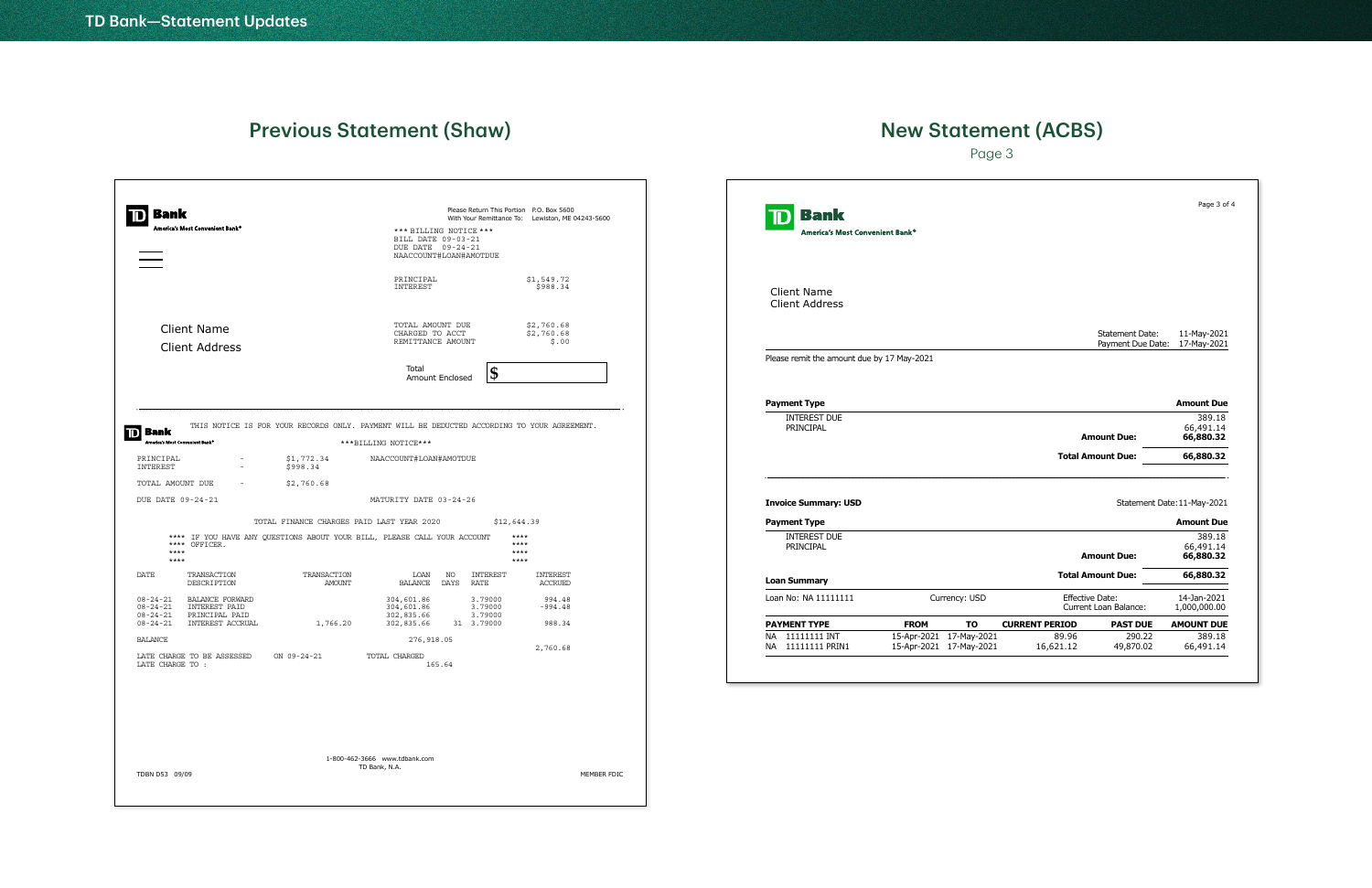#### **D** Bank Please Return This Portion P.O. Box 5600 With Your Remittance To: Lewiston, ME 04243-5600 t Bank<sup>o</sup> \*\*\* BILLING NOTICE \*\*\* BILL DATE 09-03-21 DUE DATE 09-24-21 NAACCOUNT#LOAN#AMOTDUE PRINCIPAL \$1,549.72 INTEREST \$988.34 TOTAL AMOUNT DUE \$2,760.68 Client Name CHARGED TO ACCT \$2,760.68 REMITTANCE AMOUNT \$.00 Client Address Total<br>Amount Enclosed **\$** Total THIS NOTICE IS FOR YOUR RECORDS ONLY. PAYMENT WILL BE DEDUCTED ACCORDING TO YOUR AGREEMENT.  $\mathbf{D}$  Bank ica's Most Co \*\*\*BILLING NOTICE\*\*\* PRINCIPAL - \$1,772.34 NAACCOUNT#LOAN#AMOTDUE INTEREST  $$998.34$ TOTAL AMOUNT DUE - \$2,760.68 DUE DATE 09-24-21 MATURITY DATE 03-24-26 TOTAL FINANCE CHARGES PAID LAST YEAR 2020 \$12,644.39 \*\*\*\* \*\*\*\* IF YOU HAVE ANY QUESTIONS ABOUT YOUR BILL, PLEASE CALL YOUR ACCOUNT \*\*\*\* \*\*\*\* OFFICER. \*\*\*\* \*\*\*\*  $\bf{0}$ \*\*\*\* \*\*\*\* DATE TRANSACTION TRANSACTION INTEREST INTEREST LOAN NO DESCRIPTION ACCRUED AMOUNT BALANCE DAYS <mark>RATE</mark> 304,601.86 3.79000 994.48 08-24-21 BALANCE FORWARD 08-24-21 INTEREST PAID 304,601.86 -994.48 3.79000 3.79000 08-24-21 PRINCIPAL PAID 302,835.66 1,766.20 302,835.66 988.34 08-24-21 INTEREST ACCRUAL 31 3.79000BALANCE 276,918.05 2,760.68 TOTAL CHARGED LATE CHARGE TO BE ASSESSED ON 09-24-21 LATE CHARGE TO : 165.64 1-800-462-3666 www.tdbank.com TD Bank, N.A. TDBN D53 09/09 MEMBER FDIC

## Page 4 New Statement (ACBS)

|                                        | Bank                                           |                     |                                             |                         |                                |
|----------------------------------------|------------------------------------------------|---------------------|---------------------------------------------|-------------------------|--------------------------------|
|                                        | America's Most Convenient Bank®                |                     |                                             |                         |                                |
|                                        |                                                |                     | *****No Facility Statement of Activity***** |                         |                                |
|                                        | <b>Loan Statement of Activity</b>              |                     |                                             |                         |                                |
| Fffective Date: 14 Jan-2021            |                                                |                     |                                             |                         |                                |
| <b>Accrual Details</b>                 |                                                |                     |                                             |                         |                                |
|                                        | <b>Schedule Description: INTEREST ACCRUALS</b> |                     |                                             | <b>Schedule ID: INT</b> |                                |
|                                        |                                                |                     |                                             |                         |                                |
| 15-Apr-2021                            | To: 17-May-2021                                |                     |                                             |                         |                                |
| <b>FROM DATE</b>                       | <b>ACCRUED TO</b>                              | <b>NO. OF DAYS</b>  | <b>ACCRUING BALANCE</b>                     |                         | <b>ACCRUING RATE</b>           |
| 15-Apr-2021                            | 26-Apr-2021                                    | 11                  | 1,000,000.00                                |                         | 0.112250                       |
| 26-Apr-2021                            | 03-May-2021                                    | $\overline{7}$      | 1,000,000.00                                |                         | 0.112250                       |
| 03-May-2021                            | 17-May-2021                                    | 14                  | 1,000,000.00                                |                         | 0.110130                       |
|                                        |                                                |                     |                                             |                         |                                |
| Loan No:<br>Effective Date 14-Jan-2021 |                                                |                     |                                             |                         |                                |
| <b>Transaction Details</b>             |                                                | From: 15-Apr-2021   | To: 11-May-2021                             |                         |                                |
| <b>EFFECTIVE DATE</b>                  |                                                | <b>POSTING DATE</b> | TRAN.REF.NO                                 |                         | <b>TRANSACTION DESCRIPTION</b> |
| 03-May-2021                            |                                                | 03-May-2021         | 5332683                                     |                         | <b>RATE CHANGE</b>             |
|                                        |                                                |                     |                                             |                         |                                |

| Page 4 of 4              |                                |                         |
|--------------------------|--------------------------------|-------------------------|
|                          | atement of Activity*****       |                         |
| Loan Currency: USD       |                                |                         |
| <b>Amount Due</b>        |                                |                         |
| <b>Currency: USD</b>     |                                | <b>Schedule ID: INT</b> |
|                          |                                |                         |
| <b>AMOUNT ACCRUED</b>    | <b>ACCRUING RATE</b>           | <b>IG BALANCE</b>       |
| 0.112250                 | 0.112250                       | ,000.00                 |
| 0.112250                 | 0.112250                       |                         |
| 0.110130                 | 0.110130                       | ,000.00<br>,000.00      |
| Loan Currency: USD       |                                |                         |
|                          |                                | ay-2021                 |
| <b>TRANSACTION VALUE</b> | <b>TRANSACTION DESCRIPTION</b> |                         |



## Rate changes appear differently in the previous statement

versus the new statement.